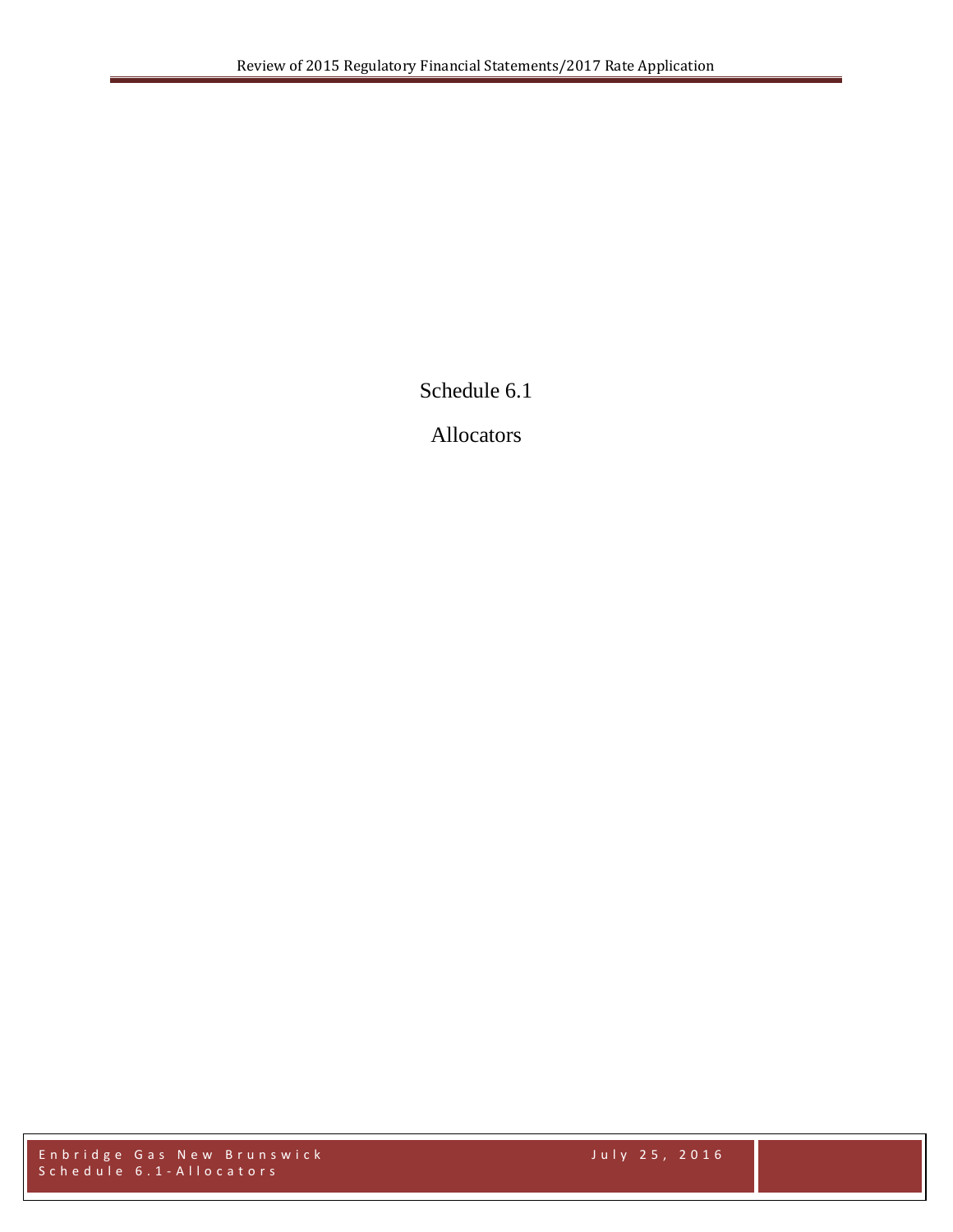*E - External Allocation Factors - based on direct knowledge from data in the utility's accounting and other records*

*I - Internal Allocation Factors - based on some combination of external allocation factors, previously directly assigned costs and other internal allocation factors.*

| <b>Allocator Name</b>            | <b>Description</b>                                                                                                                                                                                                                                                                                                |
|----------------------------------|-------------------------------------------------------------------------------------------------------------------------------------------------------------------------------------------------------------------------------------------------------------------------------------------------------------------|
| <b>Functional Allocators</b>     |                                                                                                                                                                                                                                                                                                                   |
| <b>DIST</b>                      | 100% Functionalized to Distribution and is considered to be directly related to the<br>Distribution System (E)                                                                                                                                                                                                    |
| DIST_PT                          | based on Distribution Plant and has a Demand and a Customer component. Each<br>component of Distribution Plant is allocated to either Demand or Customer or a<br>combination of both and the overall total Distribution Plant allocation for Demand &<br>Customer form the percentages used in this allocator (I) |
| <b>LABOR</b>                     | total labour amount, allocated between Distribution and Onsite. Based on a review of total<br>O&M labour costs in each cost centre, labour was determined to be associated with either<br>the Distribution or Onsite functions (I)                                                                                |
| O&MXGAS                          | total operating expenses (less any gas related O&M i.e. gas nomination services),<br>allocated between Distribution and Onsite based on a review of total O&M expenses to<br>determine the drivers of expenditures within each cost centre (I)                                                                    |
| <b>ONSITE</b>                    | 100% Functionalized to Onsite, which refers to the costs associated with a customer on<br>the system (onsite includes a portion of service lines, meters and regulators installed on-<br>site at the customer's premises) $(E)$                                                                                   |
| <b>PLANT</b>                     | total amount of Distribution Plant, allocating 100% of the costs to Distribution (1)                                                                                                                                                                                                                              |
| <b>RevRegxGas</b>                | total revenue requirement (less gas related revenue requirement), allocated to<br>Distribution and Onsite based on the % of return on rate base & regulated expenses in<br>each category (I)                                                                                                                      |
| <b>Classification Allocators</b> |                                                                                                                                                                                                                                                                                                                   |
| <b>CUST</b>                      | based on costs that vary with specific customer requirements, the number of customers,<br>or both (such as meters and service lines) - (100% classified to Customer) $(E)$                                                                                                                                        |
| <b>DEMAND</b>                    | based on costs associated with design day demand (100% classified to Demand) $(E)$                                                                                                                                                                                                                                |
| <b>DISTLABOR</b>                 | labour costs that are attributable to the distribution system, contains a Demand and<br>Customer component (I)                                                                                                                                                                                                    |
| <b>DISTOnlyPT</b>                | based on the portion of Distribution Plant that is considered to be Demand driven (to meet<br>design day demand). Includes mains, measurement & regulation assets (I)                                                                                                                                             |
| <b>DISTPT</b>                    | based on Distribution Plant and has a Demand and a Customer component. Each<br>component of Distribution Plant is allocated to either Demand or Customer or a<br>combination of both and the overall total Distribution Plant allocation for Demand &<br>Customer form the percentages used in this allocator (I) |
| <b>MAINS</b>                     | assumes 44% classification to Customer (to meet the minimum system requirements)<br>and 56% classification to Demand (to meet peak demand needs) $(E)$                                                                                                                                                            |
| MAIN&SERVICE                     | based on the mains and services portion of Distribution Plant and contains a Demand and<br>Customer component (I)                                                                                                                                                                                                 |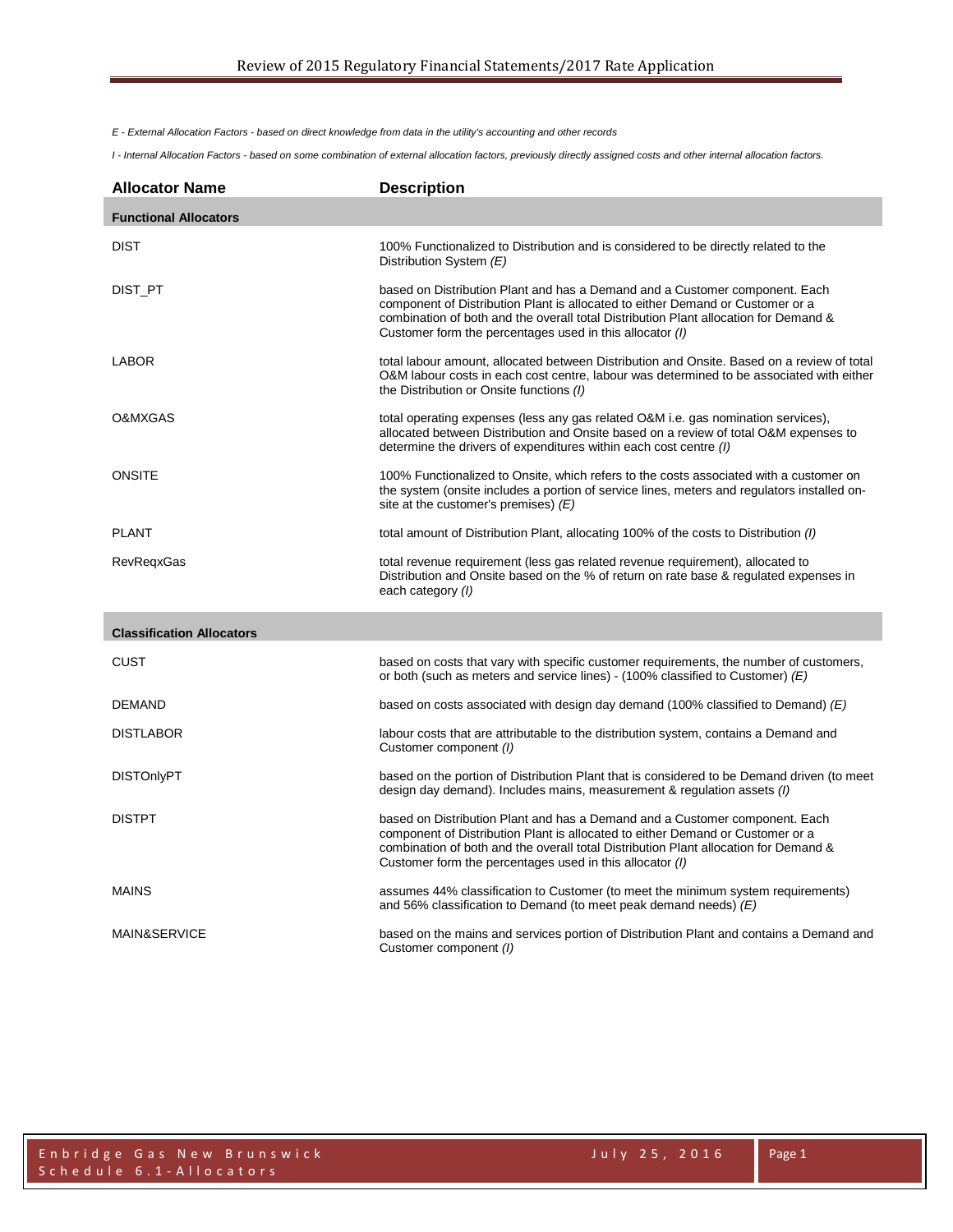*E - External Allocation Factors - based on direct knowledge from data in the utility's accounting and other records*

*I - Internal Allocation Factors - based on some combination of external allocation factors, previously directly assigned costs and other internal allocation factors.*

| <b>Allocator Name</b>      | <b>Description</b>                                                                                                                                                                                                                                                                                                                    |
|----------------------------|---------------------------------------------------------------------------------------------------------------------------------------------------------------------------------------------------------------------------------------------------------------------------------------------------------------------------------------|
| RevReq_Dist                | based on the portion of the revenue requirement that is driven by Distribution and contains<br>a Demand and Customer component (I)                                                                                                                                                                                                    |
| <b>Demand Allocators</b>   |                                                                                                                                                                                                                                                                                                                                       |
| Delivery_Rev               | percentages are established based on the breakdown of forecasted distribution revenue by<br>rate class $(E)$                                                                                                                                                                                                                          |
| DISTLABOR-D                | labour costs that are considered to be attributed to the distribution system - includes only<br>the Demand component based on a review of O&M labour costs (I)                                                                                                                                                                        |
| DISTO&MXGAS-D              | total O&M expenses that are considered to be driven by Distribution are allocated based<br>on each expense group's allocators - includes only the Demand component (I)                                                                                                                                                                |
| DISTPT-D                   | based on the portion of Distribution Plant that is attributed to Demand (I)                                                                                                                                                                                                                                                           |
| MainsDemand                | based on the Calculated peak design day - No amount allocated to Small General $(E)$                                                                                                                                                                                                                                                  |
| Peak                       | calculated peak design day (the 24-hour period where there is the maximum amount of<br>system demand). Based on forecasted consumption with adjustments for forecasted<br>weather (degree days) $(E)$                                                                                                                                 |
| <b>RATEBASE</b>            | based on total rate base, where each component of rate base is allocated to Distribution or<br>Onsite based on the component's individual analysis. Overall, a percentage is allocated to<br>each based on the sum of the components of rate base (I)                                                                                 |
| <b>Customer Allocators</b> |                                                                                                                                                                                                                                                                                                                                       |
| <b>Billing</b>             | Black & Veatch assumption based on prior client studies/experience. Allocator calculated<br>using 2015 average number of customers with a weighting to account for differences in<br>assumed billing costs between classes. Allocations based on interviews with billing,<br>professional judgment and advice from Black & Veatch (E) |
| Bills All                  | Black & Veatch assumption based on prior client studies/experience. Calculated by<br>multiplying the average number of customers in the class by 12 (assumed number of bills<br>per customer per year) $(E)$                                                                                                                          |
| Delivery_Rev               | percentages are established based on the breakdown of forecasted distribution revenue by<br>rate class $(E)$                                                                                                                                                                                                                          |
| DISTLABOR-C                | labour costs that are considered to be attributed to the distribution system - includes only<br>the Customer component based on a review of O&M labour costs (I)                                                                                                                                                                      |
| DISTO&MXGAS-C              | total O&M expenses that are considered Distribution driven are allocated to customer rate<br>classes based on each expense group's allocators - includes only the Customer<br>component (I)                                                                                                                                           |